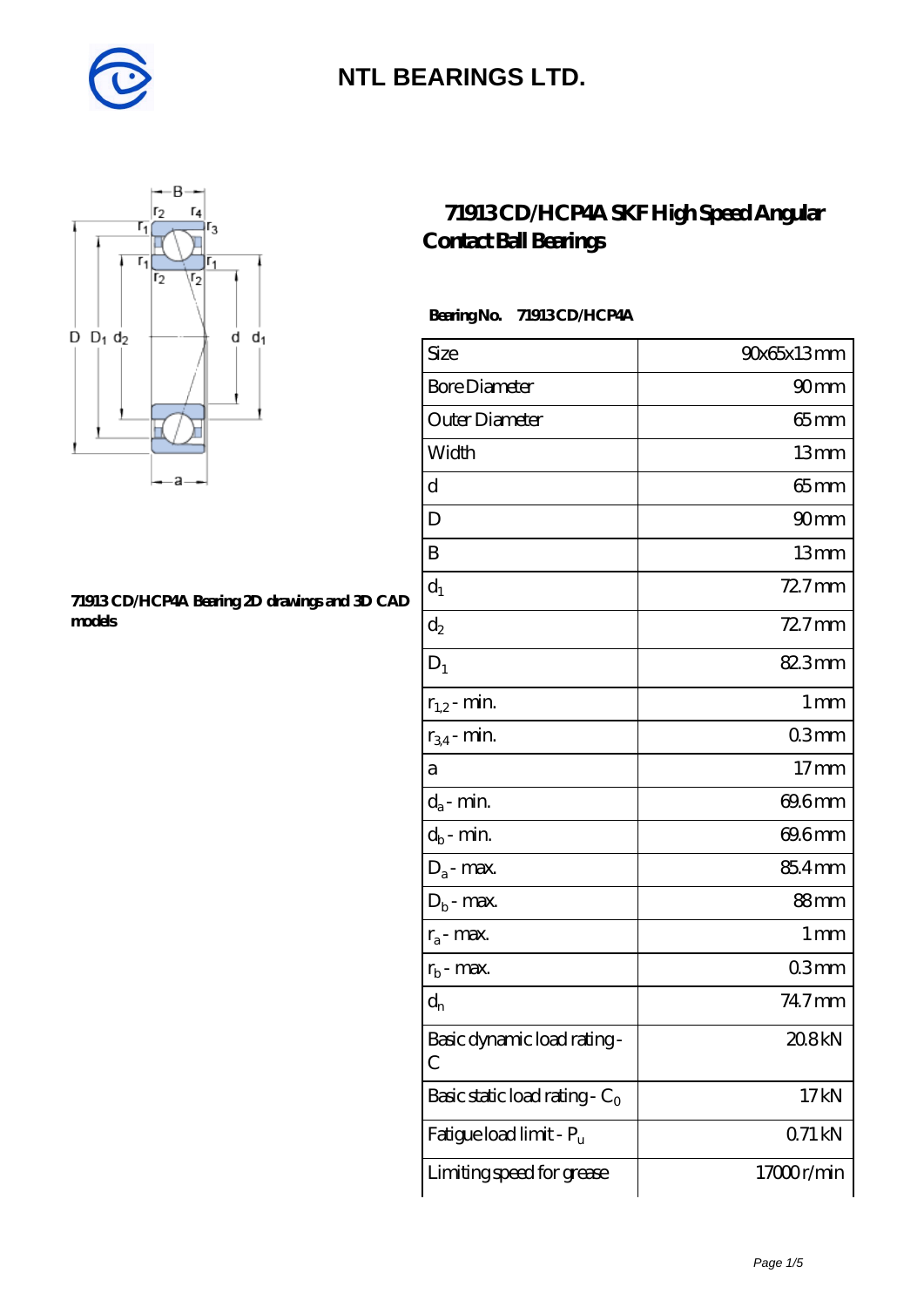

| 26000mm/min             |
|-------------------------|
| 7.938mm                 |
| 26                      |
| 285cm3                  |
| 107                     |
| 80 <sub>N</sub>         |
| 160N                    |
| 320N                    |
| 640N                    |
| 1.2                     |
|                         |
| 1                       |
| 1.07                    |
| 1.12                    |
| 1.18                    |
| 1.04                    |
| 62N/micron              |
| 84N/micron              |
| 115N/micron             |
| 164N/micron             |
| Precision Ball Bearings |
| 0 <sub>0</sub>          |
| <b>SKF</b>              |
| N/A                     |
| $\left( \right)$        |
| <b>BO4270</b>           |
| Open                    |
| ABEC 7   ISO P4         |
|                         |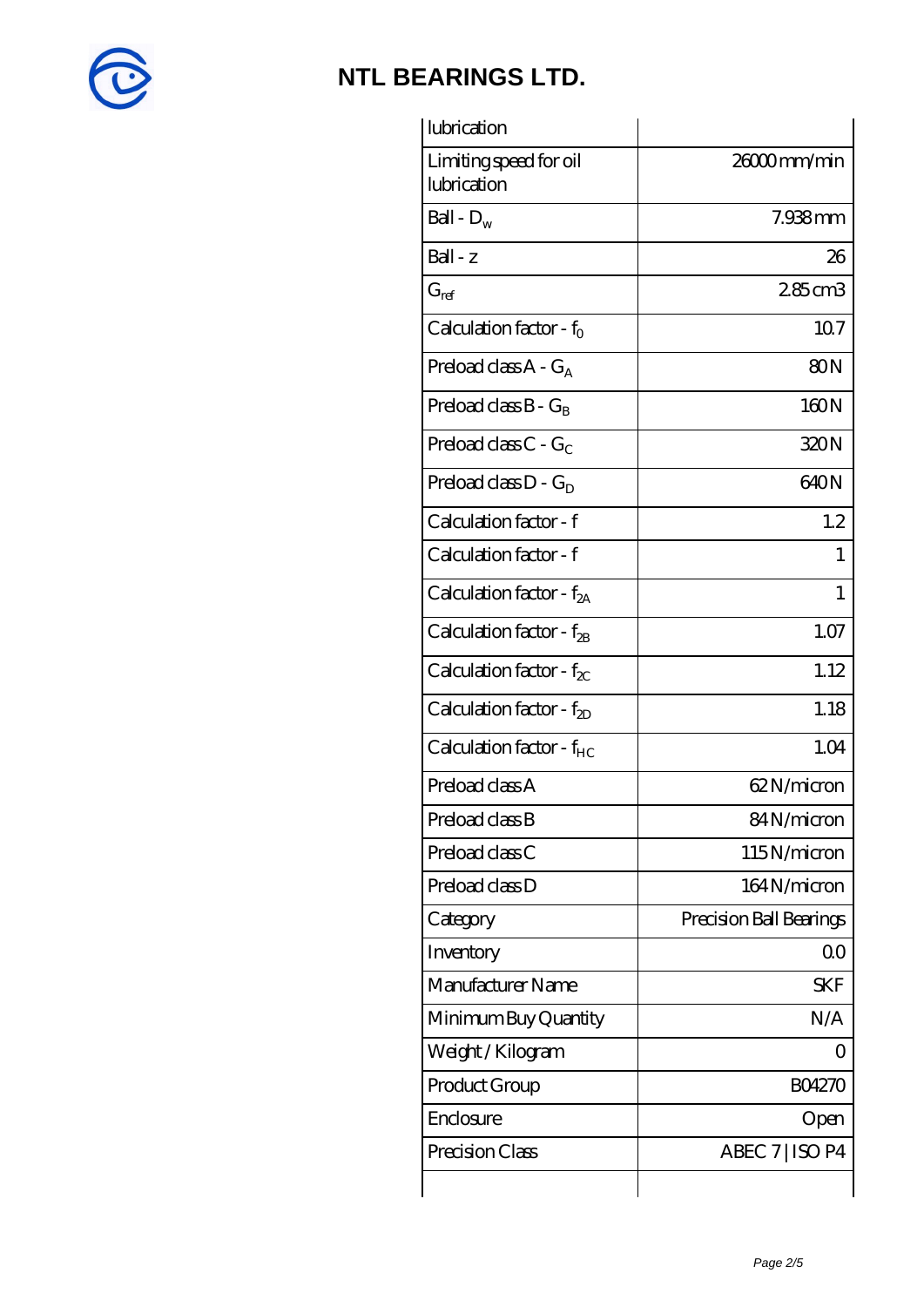

| Material - Ball        | Ceramic                                                                                                                                                                                                                               |
|------------------------|---------------------------------------------------------------------------------------------------------------------------------------------------------------------------------------------------------------------------------------|
| Number of Bearings     | $1$ (Single)                                                                                                                                                                                                                          |
| Contact Angle          | 15Degree                                                                                                                                                                                                                              |
| Preload                | None                                                                                                                                                                                                                                  |
| Raceway Style          | 1 Rib Outer Ring                                                                                                                                                                                                                      |
| Cage Material          | Phenolic                                                                                                                                                                                                                              |
| Rolling Element        | <b>Ball Bearing</b>                                                                                                                                                                                                                   |
| Flush Ground           | No                                                                                                                                                                                                                                    |
| Inch - Metric          | Metric                                                                                                                                                                                                                                |
| <b>Other Features</b>  | Single Row   Angular<br>Contact   High Capacity<br>Basic Design                                                                                                                                                                       |
| Long Description       | 65MM Bore; 90MM<br>Outside Diameter; 13MM<br>Width; Open Enclosure;<br>ABEC 7   ISO P4 Precision;<br>Ceramic Ball Material; 1<br>(Single) Bearing 15Degree<br>Contact Angle; Phenolic<br>Cage Material; 1 Rib Outer<br><b>Ring Ra</b> |
| Category               | Precision Ball Bearings                                                                                                                                                                                                               |
| <b>UNSPSC</b>          | 31171531                                                                                                                                                                                                                              |
| Harmonized Tariff Code | 8482105028                                                                                                                                                                                                                            |
| Noun                   | Bearing                                                                                                                                                                                                                               |
| <b>Keyword String</b>  | <b>Ball Angular Contact</b>                                                                                                                                                                                                           |
| Manufacturer URL       | http://www.skf.com                                                                                                                                                                                                                    |
| Bore                   | 2559Inch   65 Millimeter                                                                                                                                                                                                              |
| Outside Diameter       | 3543Inch   90Millimeter                                                                                                                                                                                                               |
| Width                  | 0512Inch   13Millimeter                                                                                                                                                                                                               |
| $d_1$                  | $727$ mm                                                                                                                                                                                                                              |
| $d_2$                  | $727$ mm                                                                                                                                                                                                                              |
| $D_1$                  | 82.3mm                                                                                                                                                                                                                                |
| $r_{1,2}$ min.         | 1 <sub>mm</sub>                                                                                                                                                                                                                       |
| $r_{34}$ min.          | 03mm                                                                                                                                                                                                                                  |
|                        |                                                                                                                                                                                                                                       |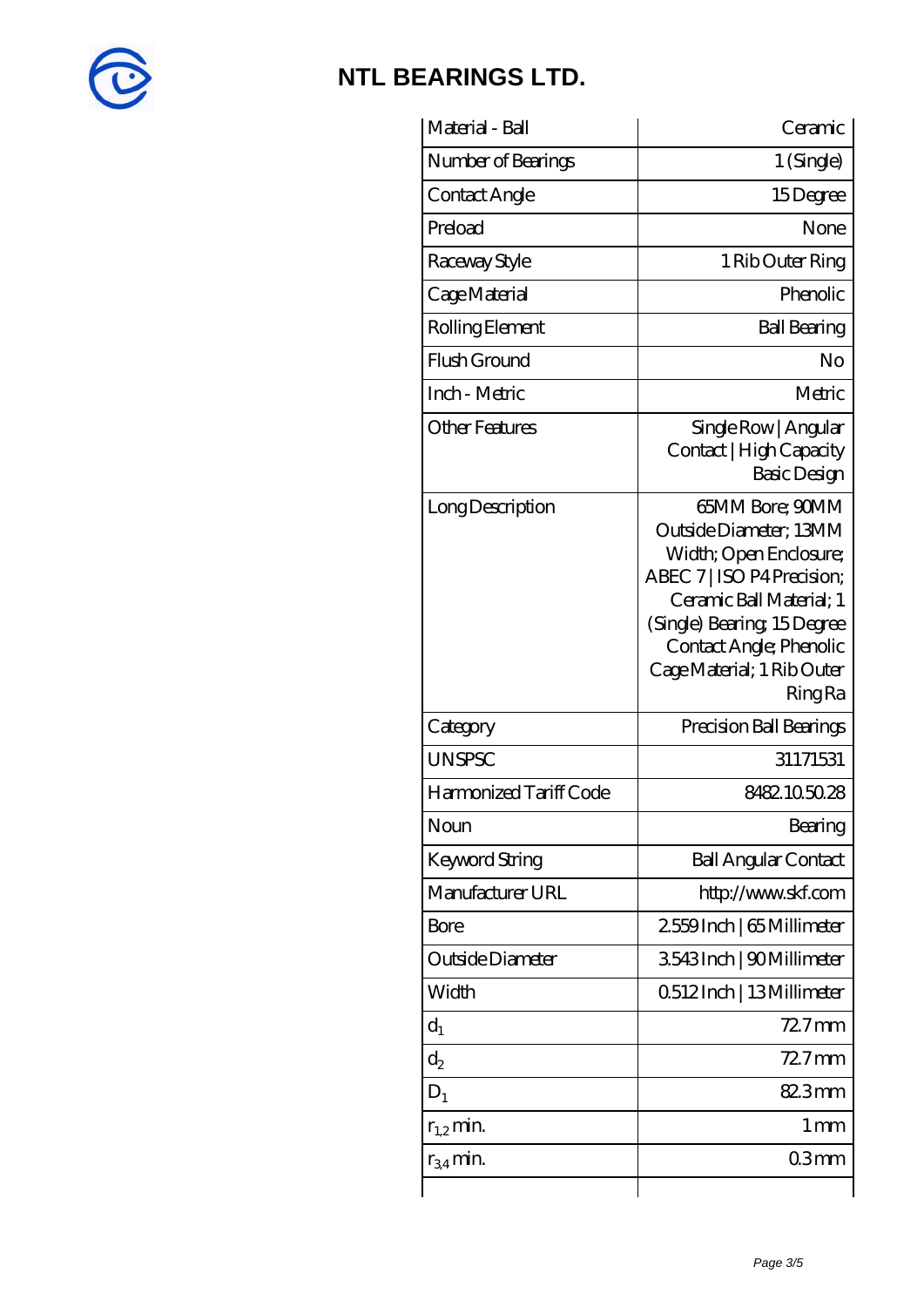

| $d_a$ min.                                  | 69.6mm             |
|---------------------------------------------|--------------------|
| $d_h$ min.                                  | 69.6mm             |
| $D_a$ max.                                  | 85.4mm             |
| $Db$ max.                                   | 88mm               |
| $r_a$ max.                                  | $1 \,\mathrm{mm}$  |
| $r_{\rm b}$ max.                            | 03mm               |
| $d_{n}$                                     | 74.7mm             |
| Basic dynamic load rating C                 | 208kN              |
| Basic static load rating $C_0$              | 17kN               |
| Fatigue load limit $P_u$                    | 071kN              |
| Attainable speed for grease<br>lubrication  | 17000r/min         |
| Attainable speed for oil-air<br>lubrication | $2000$ r/min       |
| Ball diameter $D_w$                         | $7.938$ mm         |
| Number of balls z                           | 26                 |
| Reference grease quantity<br>$G_{ref}$      | $285 \text{ cm}^3$ |
| Preload class A $G_A$                       | 80N                |
| Static axial stiffness, preload<br>classA   | $62N/\mu$ m        |
| Preload class $BG_R$                        | 160N               |
| Static axial stiffness, preload<br>classB   | $84N/\mu$ m        |
| Preload class C $G_C$                       | 320N               |
| Static axial stiffness, preload<br>classC   | $115N/\mu$ m       |
| Preload class $D G_D$                       | 640N               |
| Static axial stiffness, preload<br>classD   | 164N/μ m           |
| Calculation factor f                        | 1.2                |
| Calculation factor $f_1$                    | 1                  |
| Calculation factor $f_{2A}$                 | 1                  |
| Calculation factor $f_{\rm 2B}$             | 1.07               |
|                                             |                    |